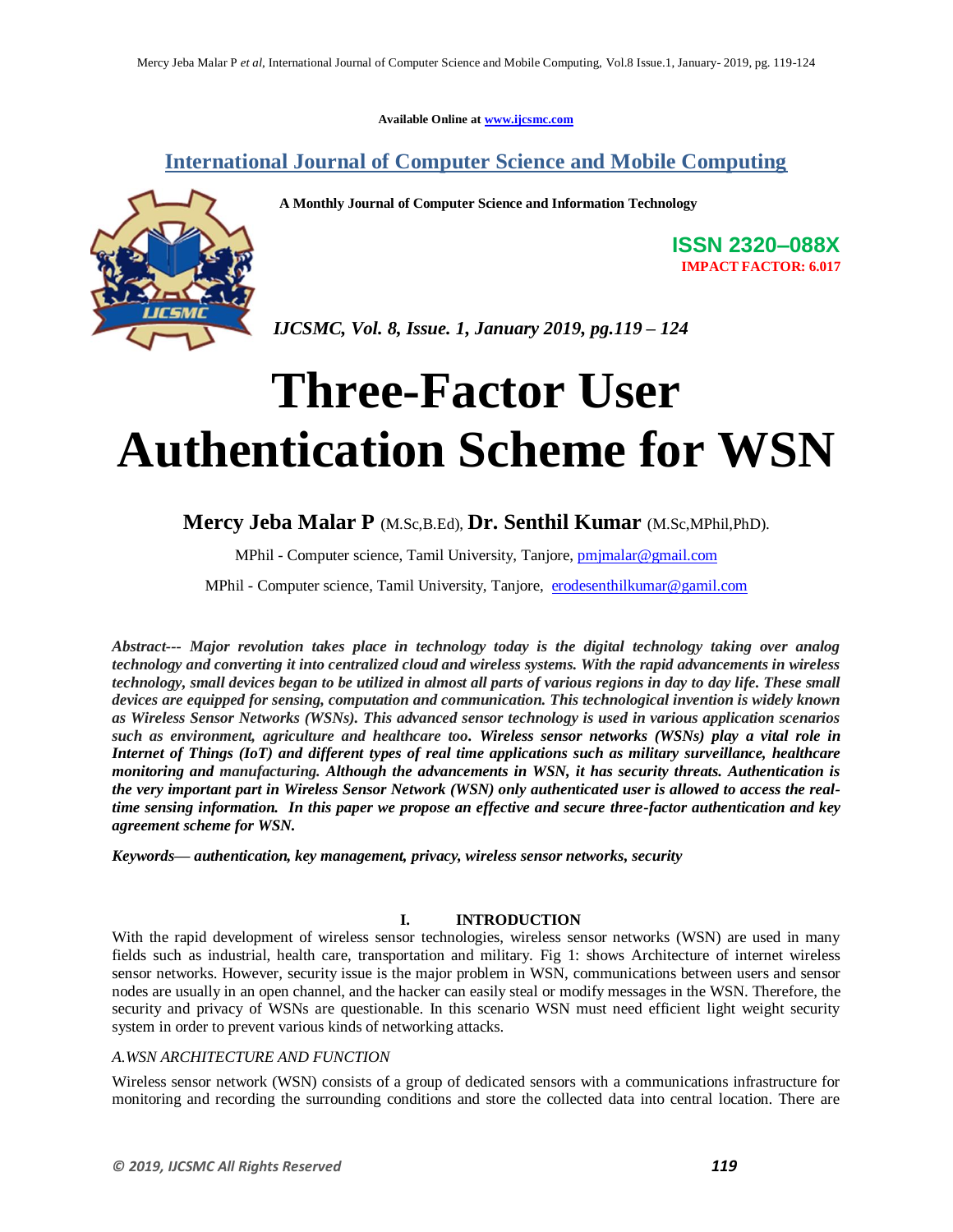different types of sensors like temperature sensor, acoustic sensor and magnetic field sensor [2][3]. The sensor measures and converts physical phenomenon like heat, light, motion, vibration, and sound into electrical signals. These signals are converted into digital format and sent through internet gateway and then stored in central location for future mining. The more modern Sensors are bi-directional. The most recent wireless sensing networks can be even set submerged and underground. Fig. 1 has shows the architecture of wireless sensor networks.



**Fig. 1. WSN Architecture**

#### *B. ADVERSARY MODEL*

Adversary meant to be unauthorized entity, Adversary model refers to the capability of the attacker. It has been used for avoiding the unauthorized entities. Adversary model has the following skills:

- Adversary can easily hack biometric information.
- Adversary has the ability to get the secret key.
- Adversary has the ability to read, modify, edit and delete the secured information.
- Adversary has good ideas about network topologies.

#### *C. Elliptical curve cryptography*

Elliptical curve cryptography (ECC) is a public key cryptography based on the algebraic structure of elliptic curves that can be used to create smaller faster and more efficient cryptographic keys[4]. ECC is used for pseudo-random generators, key agreement and digital signatures. ECC generates keys using the properties of the elliptic curve equations. Let p, q be two large primes, and E/Fp indicate an elliptic curve then  $y$  2=x 3+ ax + b over the finite field Fp. We denote by G1 a q-order subgroup of the additive group of points of E/Fp. The discrete logarithm problem (DLP) is required to be hard in G1.

#### **II. LITERATURE REVIEW**

In 2009, [5] Das proposed two-factor user authentication protocol for WSN. This method consists of two main parts, Registration phase and Authentication phase. Registration phase is executed when a user wants to register with the WSN. The authentication phase is executed when user wants to perform some query to or access data from the network. Many researchers [6,7,8] identified the security threats and shortcomings in Das's scheme, and then introduced many improved versions.

In 2011, Fan et al. [\[9\]](https://www.ncbi.nlm.nih.gov/pmc/articles/PMC5750781/#B12-sensors-17-02946) criticized the weakness of previous schemes and designed a new scheme with lightweight operations. With lower computational cost, their method seems to be suitable for a limited resources environment, for example, WSNs. In 2012, Das et al. [\[10\]](https://www.ncbi.nlm.nih.gov/pmc/articles/PMC5750781/#B13-sensors-17-02946) proposed a novel method which supports the dynamical addition of WSN nodes. Wang et al. [\[8\]](https://www.ncbi.nlm.nih.gov/pmc/articles/PMC5750781/#B14-sensors-17-02946) identified that the method is vulnerable to many attacks.

In 2013, Xue et al. [\[12\]](https://www.ncbi.nlm.nih.gov/pmc/articles/PMC5750781/#B15-sensors-17-02946) introduced a new authentication scheme with excellent features and reduced the computational cost. However as it was revealed by Wang et al. [\[14\]](https://www.ncbi.nlm.nih.gov/pmc/articles/PMC5750781/#B3-sensors-17-02946) proved the proposed method fails to achieve user privacy. Furthermore, Li et al. [\[13\]](https://www.ncbi.nlm.nih.gov/pmc/articles/PMC5750781/#B16-sensors-17-02946) identified the proposed method is vulnerability to offline dictionary attack,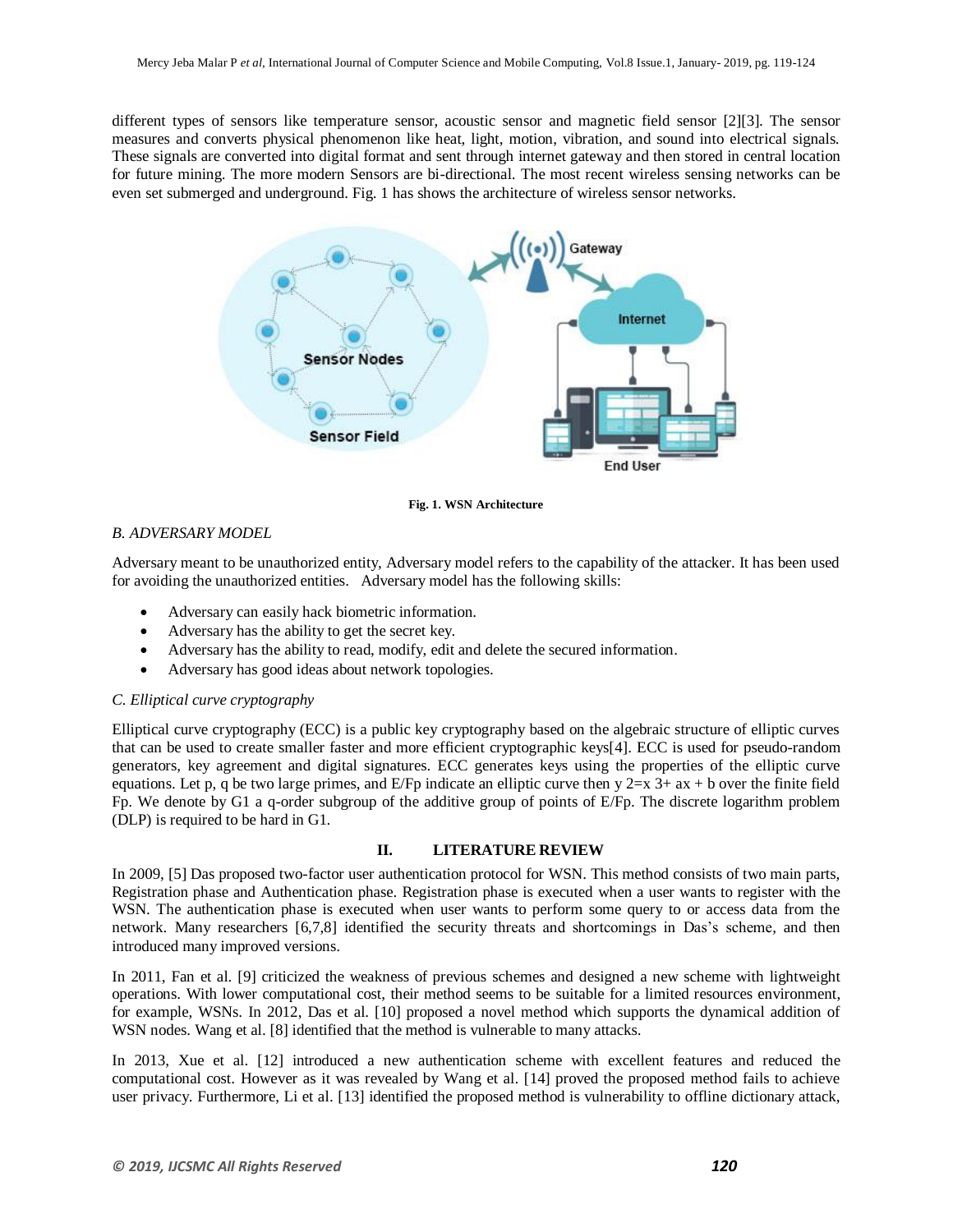insider attack, stolen-verifier attack, etc., and proposed a new scheme which still is insecure against offline dictionary attack.

In 2014, Choi et al. [\[15\]](https://www.ncbi.nlm.nih.gov/pmc/articles/PMC5750781/#B19-sensors-17-02946) showed that a previous scheme [\[16\]](https://www.ncbi.nlm.nih.gov/pmc/articles/PMC5750781/#B20-sensors-17-02946) undergoes from sensor energy exhausting attack, the session key attack and offline password guessing attack, and then planned a new scheme. After representing the security flaws in Xue et al.'s scheme [\[12\]](https://www.ncbi.nlm.nih.gov/pmc/articles/PMC5750781/#B15-sensors-17-02946), Jiang et al. [\[17\]](https://www.ncbi.nlm.nih.gov/pmc/articles/PMC5750781/#B21-sensors-17-02946) also designed an improved one. However, together the scheme of Choi et al. [\[15\]](https://www.ncbi.nlm.nih.gov/pmc/articles/PMC5750781/#B19-sensors-17-02946) and Jiang et al. [\[17\]](https://www.ncbi.nlm.nih.gov/pmc/articles/PMC5750781/#B21-sensors-17-02946) were discovered as not being protected as claimed by Wu et al. [\[17\]](https://www.ncbi.nlm.nih.gov/pmc/articles/PMC5750781/#B22-sensors-17-02946).

In 2015, He et al. [\[18\]](https://www.ncbi.nlm.nih.gov/pmc/articles/PMC5750781/#B23-sensors-17-02946) termed a temporal-credential-based scheme for WSNs, yet soon was pointed out subject to impersonation attack, tracking attack and smart card lost attack. In the same year, Chang et al. [\[19\]](https://www.ncbi.nlm.nih.gov/pmc/articles/PMC5750781/#B24-sensors-17-02946) proposed an enhanced dynamic identity authentication, once again, it was proved not safe against offline password guessing attack, user impersonation attack, etc. by Jung et al. [\[20\]](https://www.ncbi.nlm.nih.gov/pmc/articles/PMC5750781/#B25-sensors-17-02946) and Park et al. [\[21\]](https://www.ncbi.nlm.nih.gov/pmc/articles/PMC5750781/#B26-sensors-17-02946). To make stronger the security of the scheme, Jung et al. [\[20\]](https://www.ncbi.nlm.nih.gov/pmc/articles/PMC5750781/#B25-sensors-17-02946) and Park et al. [\[21\]](https://www.ncbi.nlm.nih.gov/pmc/articles/PMC5750781/#B26-sensors-17-02946) both added the biological characteristic as a new factor and proposed a three-factor improved version. Furthermore, they both proved the safety of their scheme formally, so they were confident in the security of their scheme.

#### **III. PROPOSED SYSTEM**

In this paper we develop lightweight secured protocol for internet integrated WSN by using Eclipse Curve Cryptography. In this case, the encryption and decryption process is very secured and light weight. As this is light weight it is very much suitable for WSN. There are four important modules user registration, server registration, sensor node registration and login. In our proposed work, for three factor authentication we use the following authentication details user credential information (username and password), user biometric information and secret keys. Fig. 2 shows the architecture of the proposed system.



**Fig 2 Architecture of proposed work**

#### **IV. ANALYSIS AND PERFOMANCE EVALUTION**

In this section we evaluate a performance like computational cost and security features with previously proposed methods. The performance evaluation includes Computational coast and security features analysis and Communication performance analysis. The summary of computational comparison shows that our scheme uses only a lightweight hash operation. Where the experiment lays on Windows 10 operating system, Intel i3 3.20 GHz CPU, and 4.0 GB RAM. The running time of H is 0.0359 ms. Fig.3 shows the time consumption for cryptographic operation.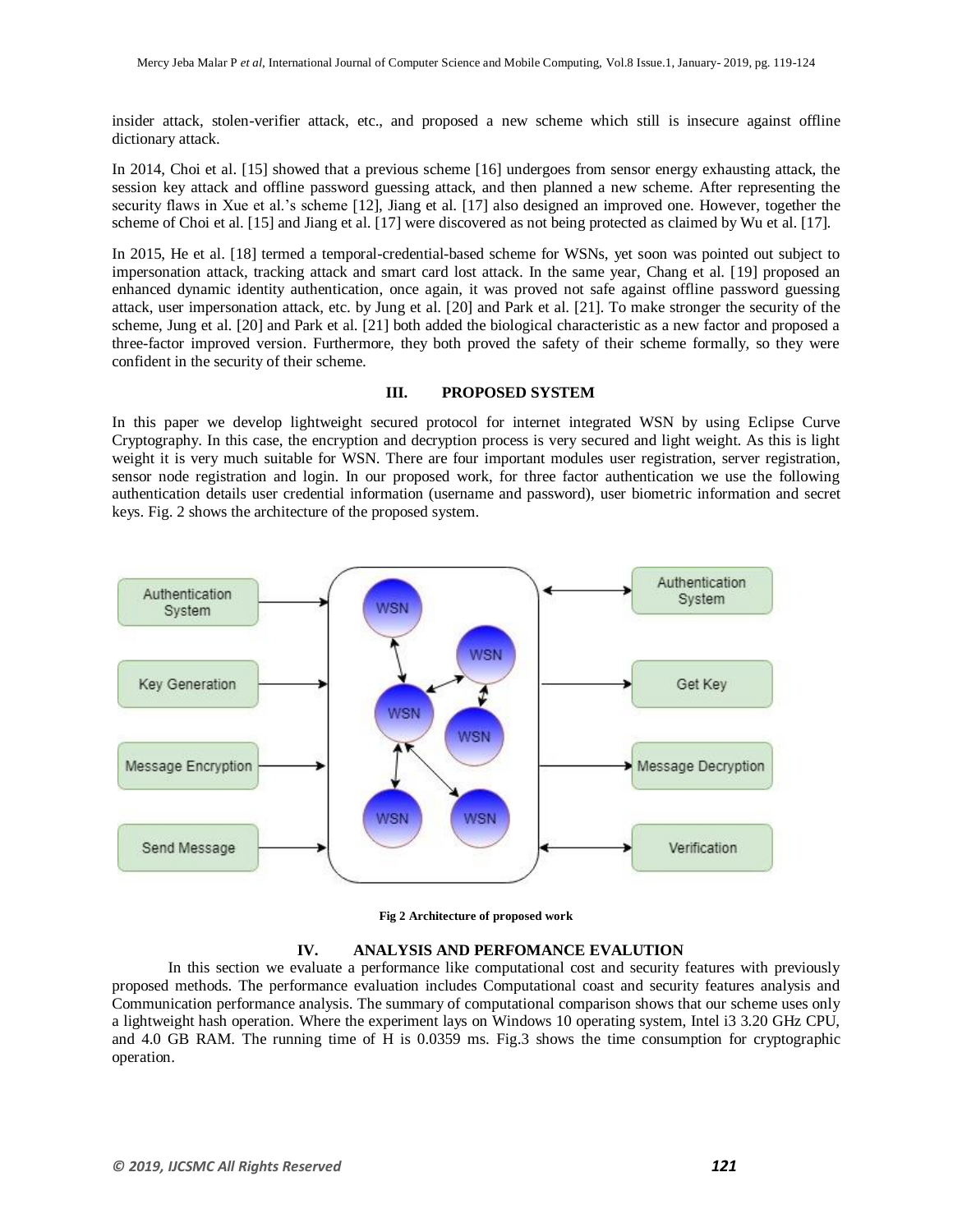|                | <b>Proposed</b><br><b>Method</b> | [9]           | $[13]$         | $[16]$     | $[18]$                   | $[19]$        |
|----------------|----------------------------------|---------------|----------------|------------|--------------------------|---------------|
| User           | 5h                               | 4h            | 6h             | 6h         | 3h                       | 5h            |
| registration   |                                  |               |                |            |                          |               |
| Server         |                                  | 3h            |                |            | $\overline{\phantom{0}}$ | 2h            |
| registration   |                                  |               |                |            |                          |               |
| Sensor<br>node | 3 <sub>h</sub>                   | 6h            | 4h             | 4h         | 5h                       | 3h            |
| registration   |                                  |               |                |            |                          |               |
| Login<br>and   | 7 <sub>h</sub>                   | 9h            | 7 <sub>h</sub> | 8h         | 8h                       | 7h            |
| authentication |                                  |               |                |            |                          |               |
| Total cost     | $5h+3h+7h$                       | $4h+3h+6h+9h$ | $6h+4h+7h$     | $6h+4h+8h$ | $3h+5h+8h$               | $5h+2h+3h+7h$ |
| <b>MS</b>      | 0.534                            | 0.79          | 0.61           | 0.65       | 0.57                     | 0.61          |

TABLE1 COMPARISON OF COMPUTATIONAL TIME BETWEEN THE PROPOSED SCHEME AND OTHER RELATED SCHEMES

TABLE2 COMPARISON OF SECURITY FEATURES BETWEEN THE PROPOSED SCHEME AND OTHER RELATED SCHEMES

| <b>Security</b><br>Feature  | <b>Proposed</b><br><b>Method</b> | [9]            | $[13]$ | $[16]$         | $[18]$         | $[19]$ |
|-----------------------------|----------------------------------|----------------|--------|----------------|----------------|--------|
| Mutual<br>authentication    | Yes                              | Yes            | Yes    | N <sub>o</sub> | No.            | Yes    |
| Key<br>agreement            | Yes                              | Yes            | No     | Yes            | N <sub>o</sub> | Yes    |
| Password<br>protection      | Yes                              | Yes            | Yes    | Yes            | Yes            | Yes    |
| Password-<br>change         | Yes                              | N <sub>o</sub> | No     | Yes            | N <sub>0</sub> | Yes    |
| Dynamic<br>node addition    | Yes                              | N <sub>o</sub> | Yes    | N <sub>o</sub> | Yes            | Yes    |
| User<br>anonymity           | Yes                              | Yes            | No     | Yes            | Yes            | Yes    |
| Replay attack<br>resilience | Yes                              | Yes            | Yes    | Yes            | Yes            | No     |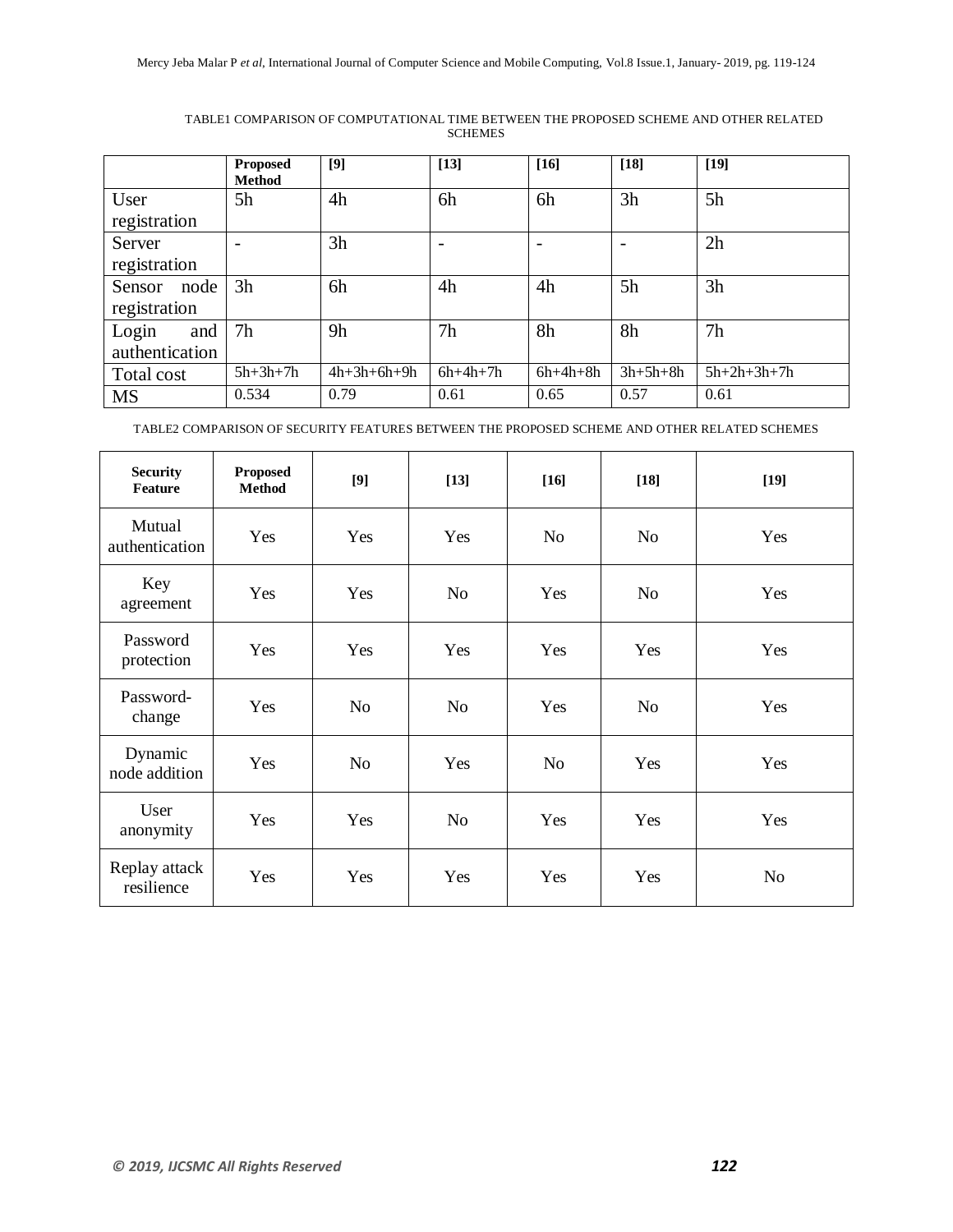

#### **V. CONCLUSIONS**

In this research paper DOS security authentication scheme where the literature survey shows lots of security problems occurred. These security problems has been completely fulfilled by our proposed protocol. Our Proposed protocol withstands all active and passive attacks.

## **References**

[1] Wireless sensor network, "https://en.wikipedia.org/wiki/Wireless\_sensor\_network"

[2]. J. Yick, B. Mukherjee, and D. Ghosal, "Wireless sensor network survey", Computer Networks., vol. 52, no. 12, pp. 2292-2330, April. 2008.

[3]. A. Flammini and E. Sisinni, "Wireless Sensor Networking in the Internet of Things and Cloud Computing Era", Procedia Engineering., vol. 87, pp. 672-679, 2014.

[4]. Elliptic-curve cryptography, "https://en.wikipedia.org/wiki/Elliptic-curve\_cryptography".

[5]. Das M.L. Two-factor user authentication in wireless sensor networks. IEEE Trans. Wirel. Commun. 2009;8:1086–1090.

[6]. Lee C., Li C., Chen S. Two attacks on a two-factor user authentication in wireless sensor networks. Parallel Process. Lett. 2011;21:21–26.

[7]. Kumar P., Gurtov A., Ylianttila M., Lee S., Lee H. A strong authentication scheme with user privacy for wireless sensor networks. ETRI J.

[8]. Sun D., Li J., Feng Z., Cao Z., Xu G. On the security and improvement of a two-factor user authentication scheme in wireless sensor networks. Pers. Ubiquitous Comput. 2013;17:895–905.